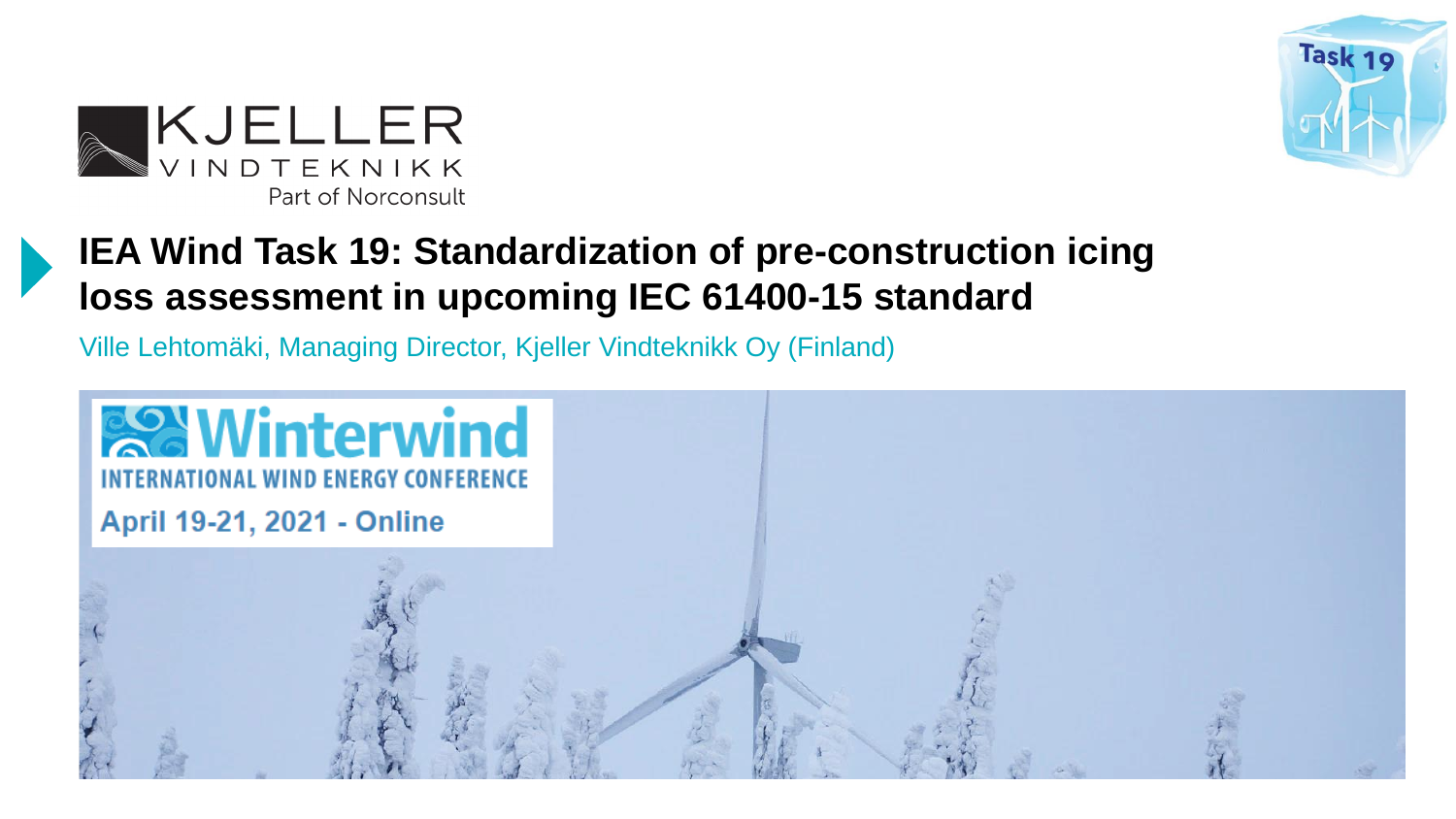# **Outline**

Task 19

- Kjeller and Task 19
- ▶ Motivation and background to IEC 61400-15
- Proposal for icing loss uncertainty standardization
- ▶ Case examples
- ▶ Summary



Task 19 meeting, Feb 2018, Gütsch, CH

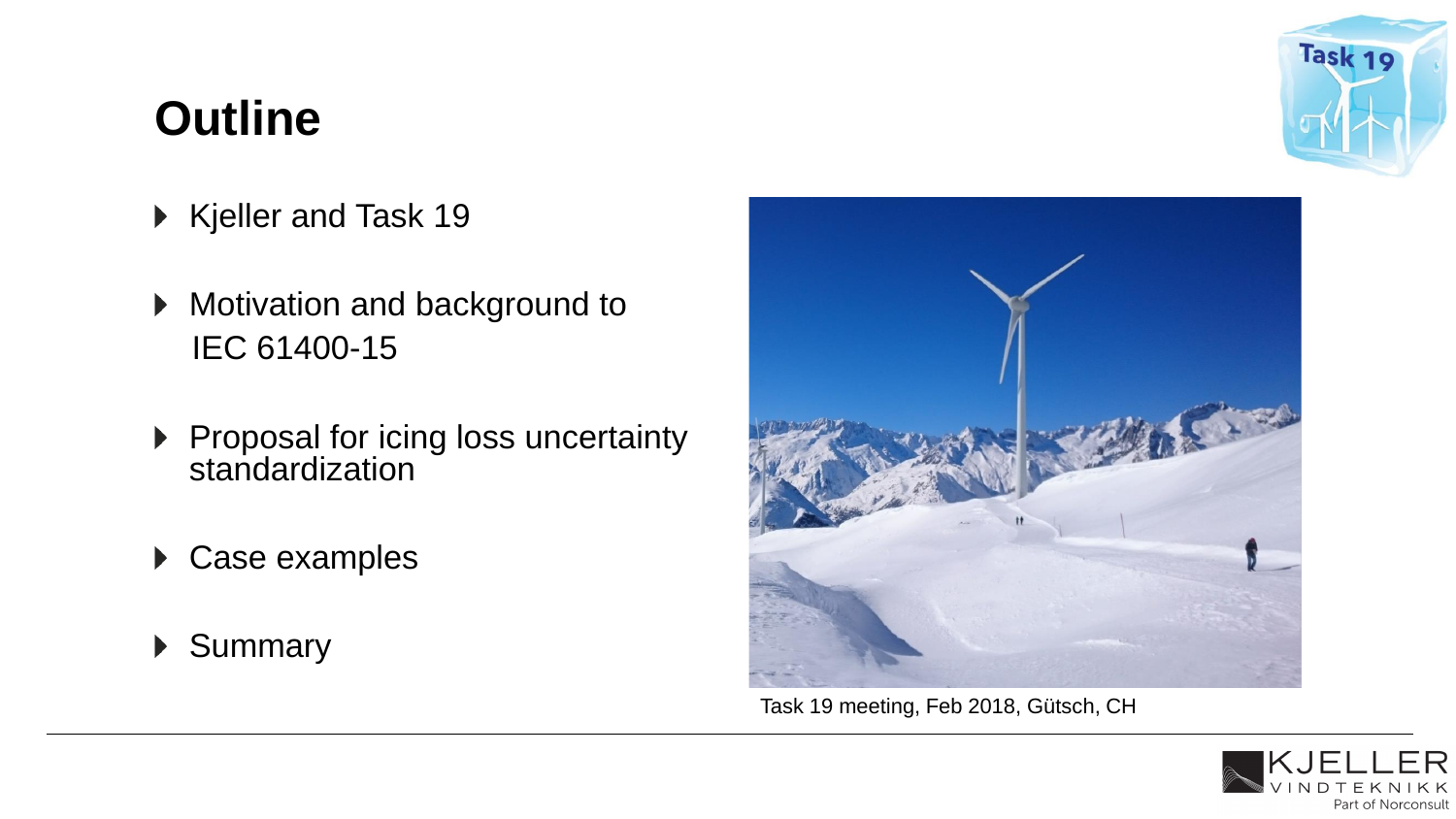

- Science based wind energy consulting
- ▶ Established 1998
- ▶ 33 employees
- ▶ Main office in Lillestrøm close to Oslo
- ▶ Other offices: Espoo, Stockholm, Stavanger and Kópavogur
- ▶ Main markets: Norway, Sweden and Finland
- ▶ Involved in Task 19 since 2001



Wind energy **Power lines** 





Bridges





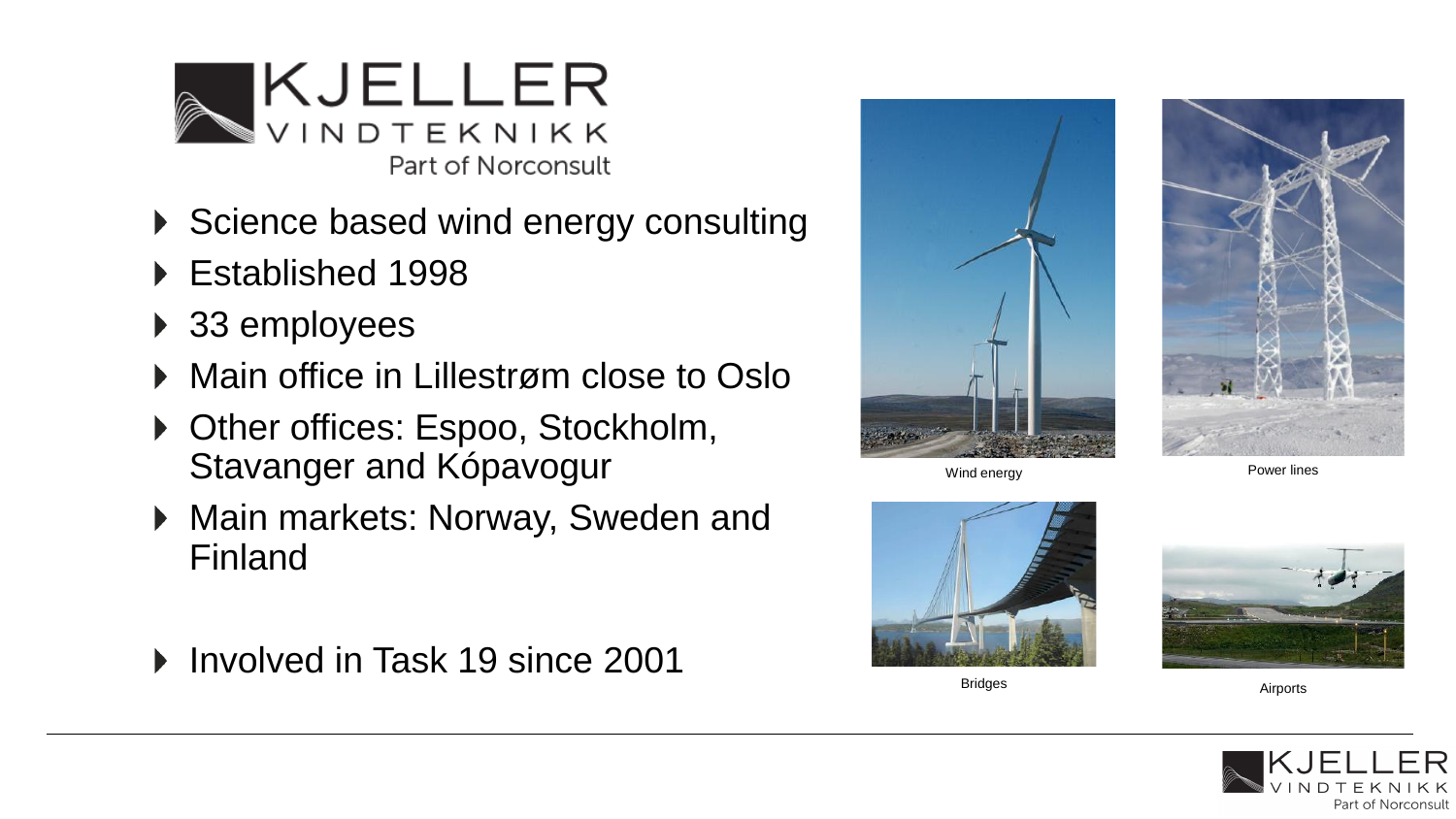# **IEA Wind TCP Task 19 – Wind Energy in Cold climates**



Mission:

Improve large scale deployment of cold climate wind power in a safe and economically feasible manner

Method:

- Gathering and disseminating information and research regarding wind energy in cold climates
- International collaborative platform
- Established under IEA (international energy agency)
- Members from 10 Countries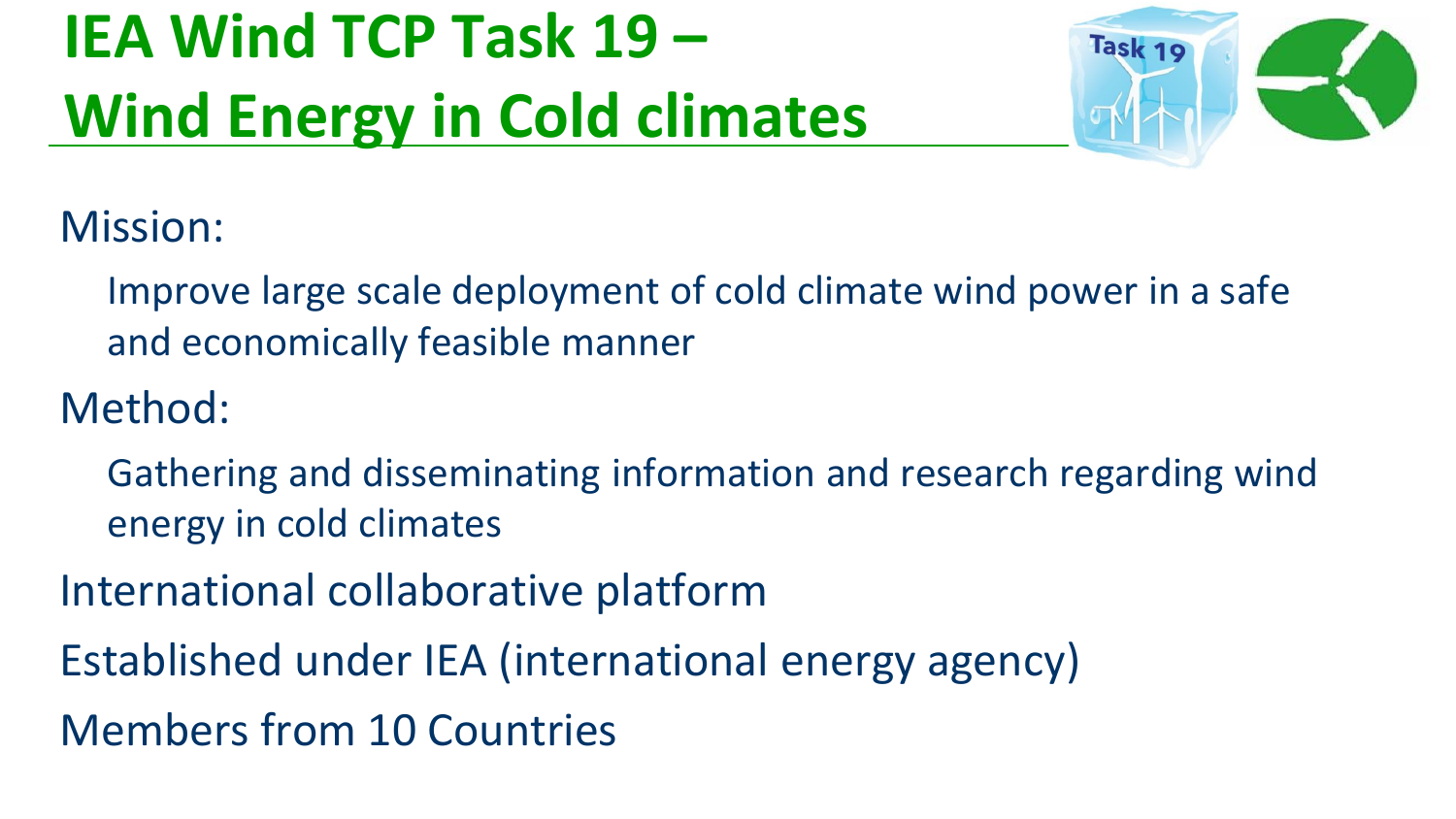# **Task Objectives & Expected Results**

• Term 2019-2021:

| Task 19<br>topics    | <b>Deployment of wind</b><br>energy in cold climate                                                                                          | <b>Towards standardized</b><br>practices for cold<br>climate solutions                                                                                                                                                                                                                                                                                                      | <b>Safety and acceptance</b>                                                                                           |
|----------------------|----------------------------------------------------------------------------------------------------------------------------------------------|-----------------------------------------------------------------------------------------------------------------------------------------------------------------------------------------------------------------------------------------------------------------------------------------------------------------------------------------------------------------------------|------------------------------------------------------------------------------------------------------------------------|
| <b>Motivation</b>    | Increase industrial<br>awareness and interest                                                                                                | Bringing cold climate<br>issues in guidelines and<br>standards                                                                                                                                                                                                                                                                                                              | Improving safety and<br>removing cold climate<br>specific barriers                                                     |
| <b>Deliverables</b>  | Market study update 2020-<br>2025<br>Fact sheet: icing forecast<br>benefits<br>IPS & retrofit presentation<br>Available Technologies<br>wiki | $\blacksquare$ Finalize work with IEC<br>61400-15 "Site<br>assessment"<br>T19IceLossMethod: for<br><b>IPS</b><br>Performance warranty<br>guidelines for IPS: testing<br>details development<br>Performance evaluation<br>guidelines for ice detection<br>systems<br>Best practices for testing<br>icephobic surfaces<br><b>Recommended Practices</b><br>report & fact sheet | Ice throw guidelines:<br>uncertainty and turbine<br>control<br>Iced turbine sound<br>emissions summary<br>presentation |
| <b>Dissemination</b> | Web site, blogs<br>Email newsletter<br>LinkedIn, Twitter<br>Workshops<br>Free software<br>Presentations at conferences                       |                                                                                                                                                                                                                                                                                                                                                                             |                                                                                                                        |
| <b>Countries</b>     | <b>ALL</b>                                                                                                                                   | <b>ALL</b>                                                                                                                                                                                                                                                                                                                                                                  | AU, SU, CA                                                                                                             |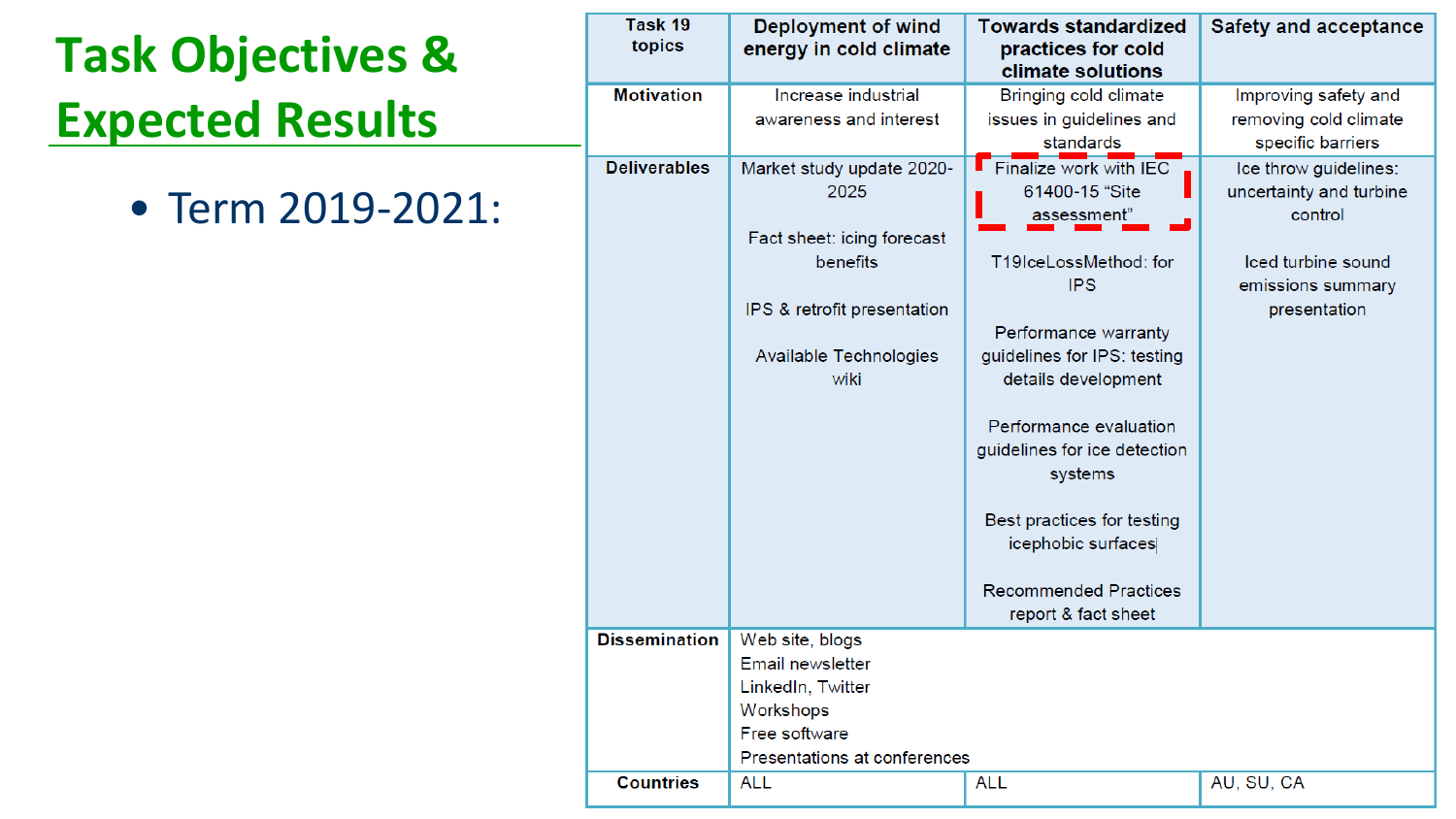#### **Pre-motivation: working with standards**







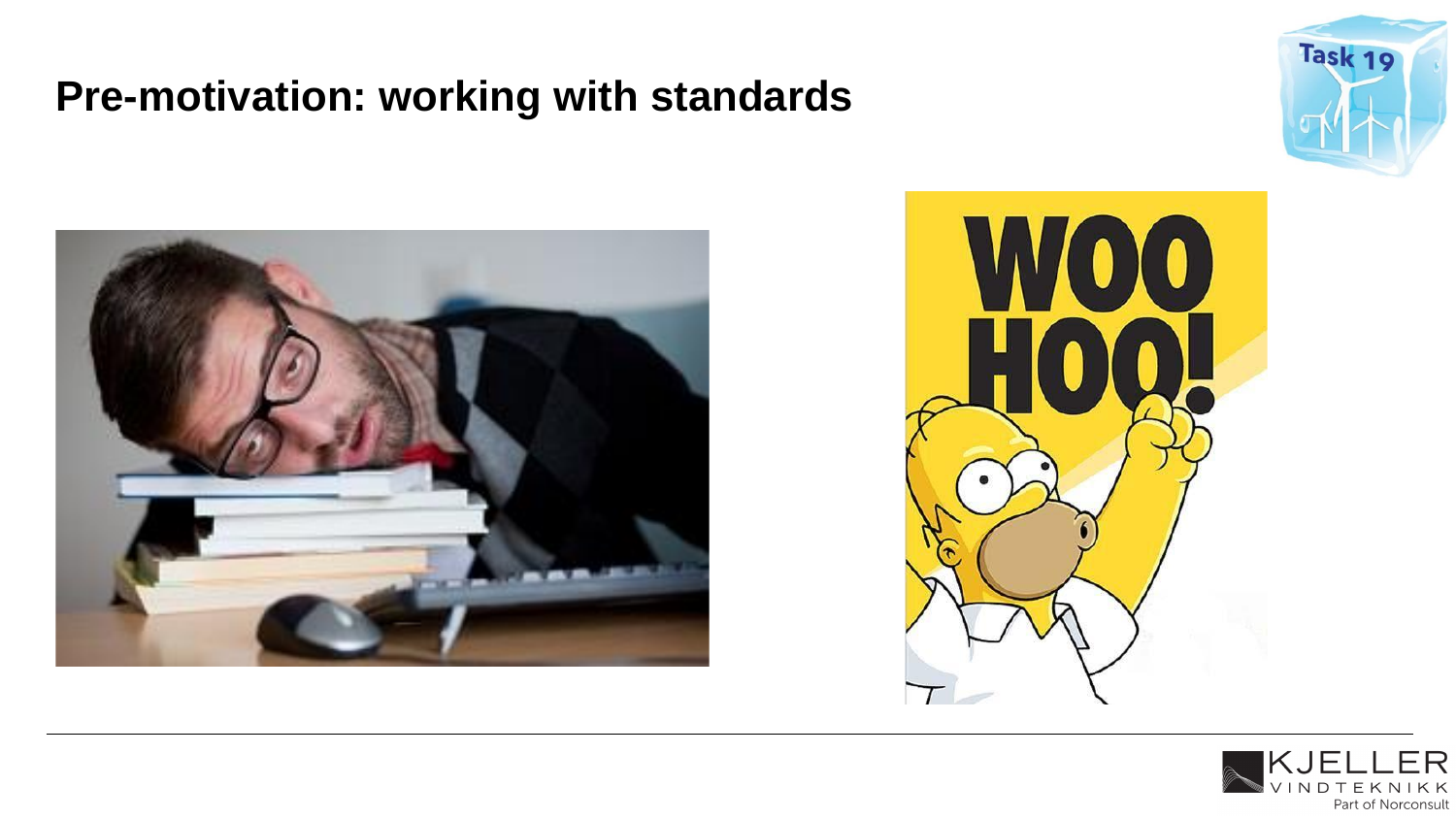# **Introduction to IEC 61400-15-2**

**Framework for assessment and reporting of the wind resource and energy yield**

- Working group: +50 world-leading wind resource and energy yield experts from +10 countries (developers, financiers, consultants, OEMs…)
- Kick-off in 2013 (meeting#1 2014), Task 19 joined 2016 (meeting#6), latest meeting#20 in Jan2020
- **Not a "do like this" standard but provides a framework -> unique structure for an IEC standard**
- Separate Task 19 task force (Ville L., Mark Zagar/Vestas & Stefan Söderberg/DNVGL) have assisted in current text proposal on icing in addition to Task 19
- ▶ Best estimate for draft standard: Q4/2021, publish 2022 ->



**Meeting#18, May 2019, @Seattle, US**

*This will be the most important standard to-date for the entire wind industry.* - Bob Sherwin, Convener, EAPC, US



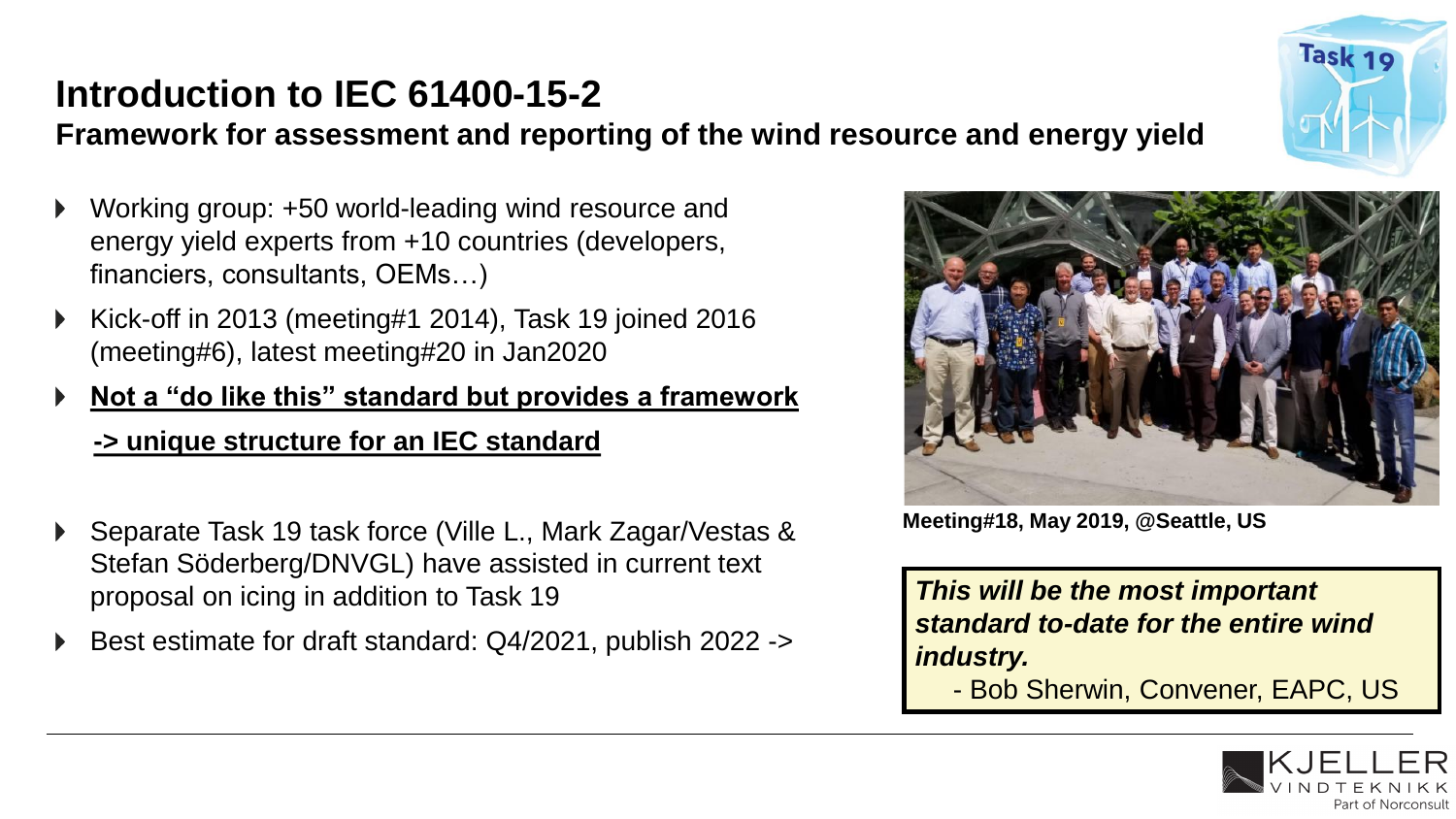# **IEC 61400-15 structure & icing**





- Standard separated to two documents:
	- 15-1: Provide standardized inputs for turbine  $\blacktriangleright$ loads calculations (100 %)
	- 15-2: Develop a standard uncertainty calculation  $\blacktriangleright$ method (60%)
- The 15-2 standard will not:
	- Tell how to perform an energy yield assessment (EYA) but rather how to assess the uncertainty of the chosen EYA method

En

- Qualify or disqualify projects
- Qualify or disqualify consultants/Independent **Engineers**

| Loss                                 | N of Sub-<br><b>level (20)</b> | <b>Uncertainty</b>                                     | N of Sub-<br><b>level (26)</b> |  |
|--------------------------------------|--------------------------------|--------------------------------------------------------|--------------------------------|--|
| <b>Wakes</b>                         | 3                              | <b>Historical Wind</b>                                 | 5                              |  |
| <b>Availability</b>                  | 3                              | <b>Resource</b>                                        |                                |  |
| <b>Electrical</b>                    | $\overline{2}$                 | <b>Project Evaluation</b><br><b>Period Variability</b> | 3                              |  |
| <b>Turbine</b><br>Performance        | $\overline{4}$                 | <b>Measurement</b><br>Uncertainty                      | 6                              |  |
| Environmental                        | $\overline{4}$                 | <b>Vertical</b>                                        | 3                              |  |
| <b>Curtailment</b><br>$\overline{4}$ |                                | <b>Extrapolation</b>                                   |                                |  |
|                                      |                                | <b>Horizontal</b><br><b>Extrapolation</b>              | 3                              |  |
|                                      |                                | Plant<br>Performance                                   | 6                              |  |

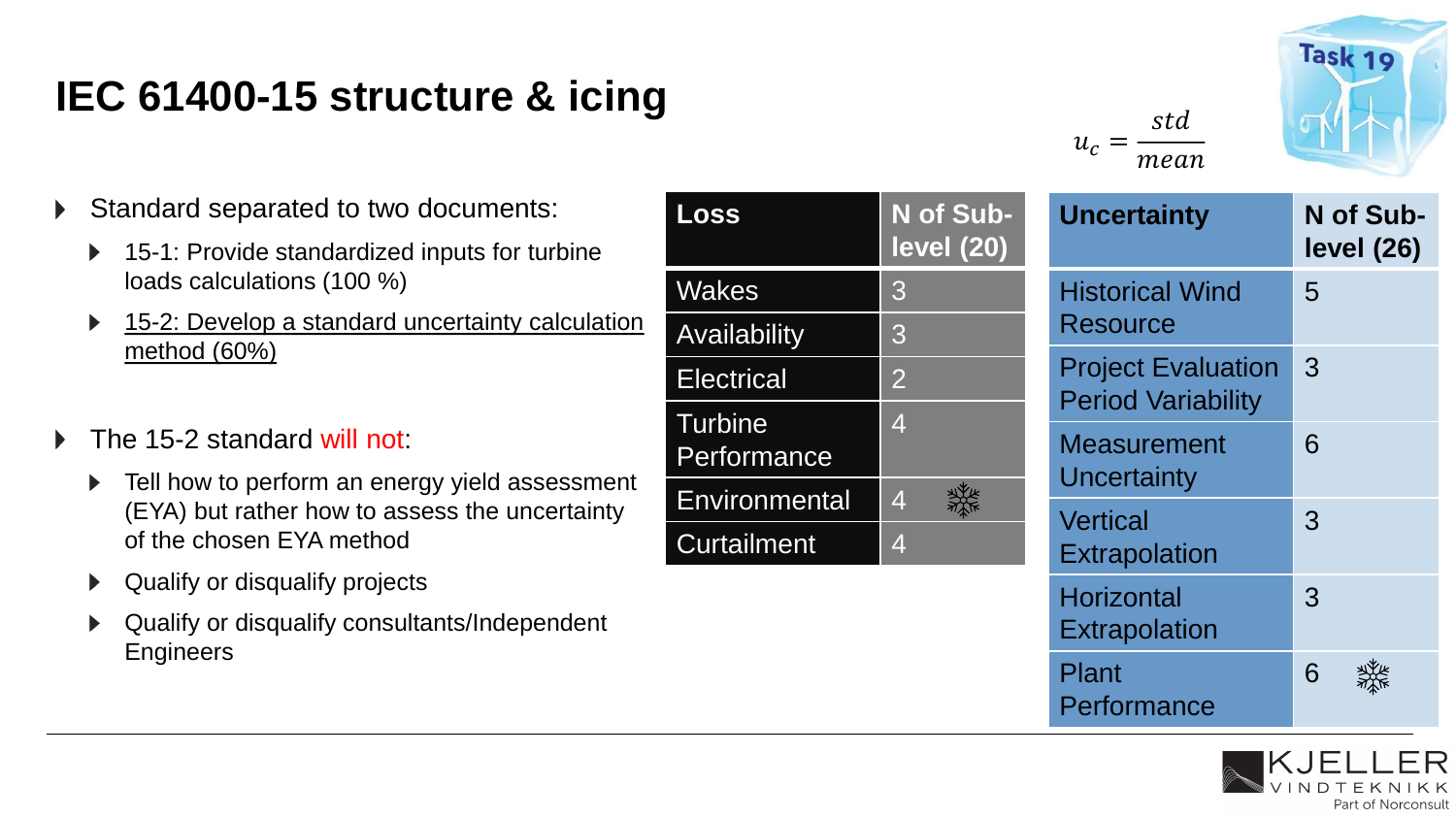#### **Proposal: Icing loss uncertainty drivers**

| Loss                | <b>Sub</b> | <b>Uncertainty</b>                           | <b>Sub</b> |
|---------------------|------------|----------------------------------------------|------------|
| <b>Wakes</b>        |            | <b>Historical Wind Resource</b>              |            |
| Availability        |            | <b>Project Evaluation Period Variability</b> |            |
| Electrical          |            | <b>Measurement Uncertainty</b>               |            |
| Turbine Performance |            | <b>Vertical Extrapolation</b>                |            |
| Environmental       |            | <b>Horizontal Extrapolation</b>              |            |
| <b>Curtailment</b>  |            | <b>Plant Performance</b>                     |            |

| Loss:<br><b>Environmental</b>                  | <b>Uncertainty:</b><br><b>Plant Performance</b>                       | <b>IEC unc model &amp; description</b>                                                                                                                                                            | <b>of</b><br>loss | unc.                           |
|------------------------------------------------|-----------------------------------------------------------------------|---------------------------------------------------------------------------------------------------------------------------------------------------------------------------------------------------|-------------------|--------------------------------|
| Sub-level: Icing<br>(assume $3.0\%$<br>of AEP) | a) Quality and accuracy of<br>method to estimate site<br>icing at HH) | High: T+RH (>96%)<br>Med:<br>icing conditions (met or inst a) CBH + T from nearby met station<br>b) valid. WRF model + ISO 12494<br>c) Validated icing map<br>Low: Task 19 recom: +1yr mast meas. | 80%<br>20%        | 150 % 4.5 %<br>$2.4\%$<br>0.6% |

$$
\text{Loss} \pm \text{unc} = \begin{bmatrix} 3.0 + 4.5 \% \\ 3.0 \pm 2.4 \% \\ 3.0 \pm 0.6 \% \end{bmatrix}
$$

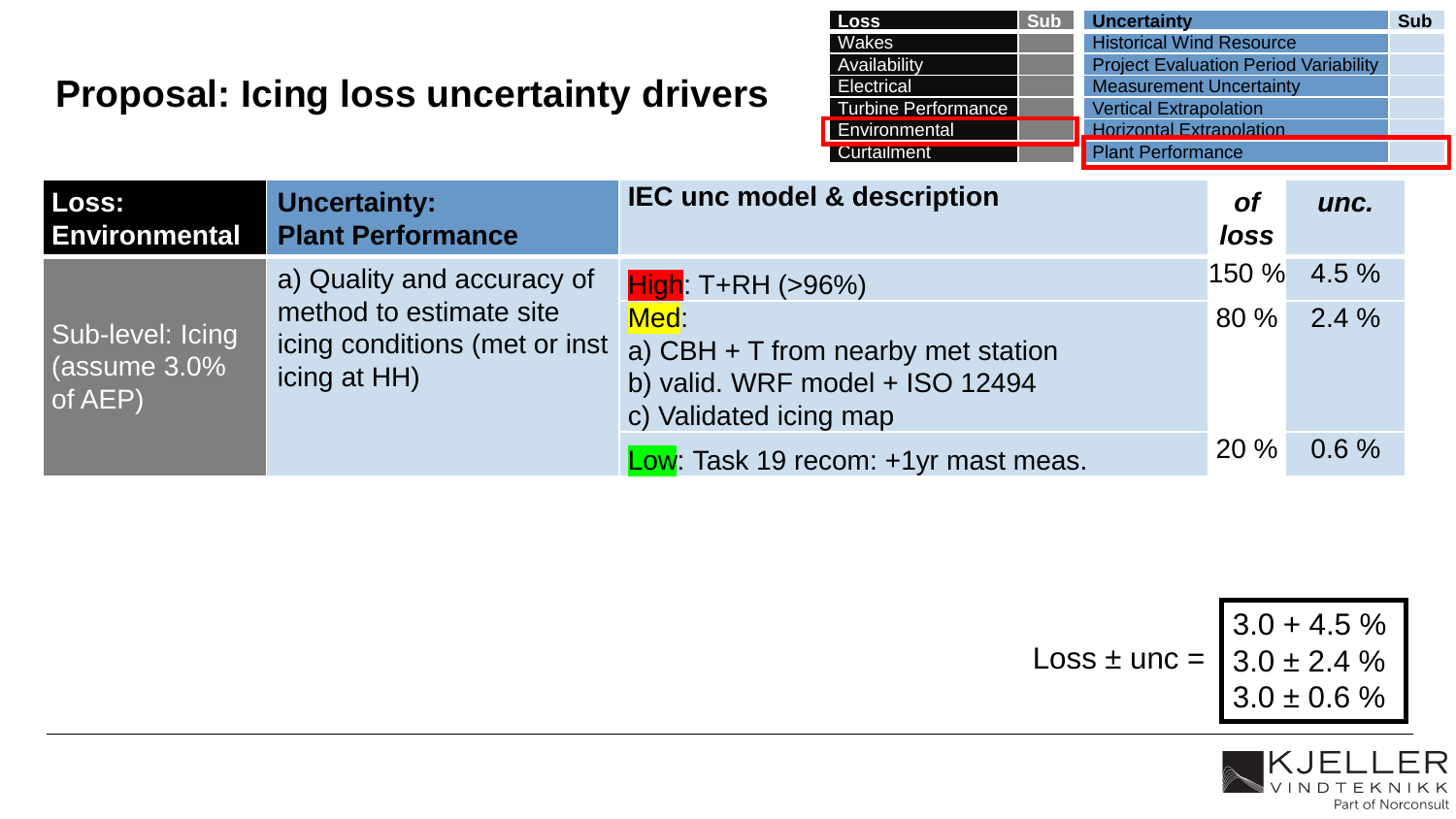#### **Proposal: Icing loss uncertainty drivers**

| <b>Loss</b>                | <b>Sub</b> | <b>Uncertainty</b>                           | <b>Sub</b> |
|----------------------------|------------|----------------------------------------------|------------|
| Wakes                      |            | <b>Historical Wind Resource</b>              |            |
| Availability               |            | <b>Project Evaluation Period Variability</b> |            |
| Electrical                 |            | <b>Measurement Uncertainty</b>               |            |
| <b>Turbine Performance</b> |            | <b>Vertical Extrapolation</b>                |            |
| Environmental              |            | <b>Horizontal Extrapolation</b>              |            |
| <b>Curtailment</b>         |            | <b>Plant Performance</b>                     |            |

Part of Norconsult

| Loss:<br><b>Environmental</b>                  | <b>Uncertainty:</b><br><b>Plant Performance</b>                      | <b>IEC unc model &amp; description</b>                                                                                                                                                                                                                                                                                             | <b>of</b><br><i>loss</i> | unc.                                                  |
|------------------------------------------------|----------------------------------------------------------------------|------------------------------------------------------------------------------------------------------------------------------------------------------------------------------------------------------------------------------------------------------------------------------------------------------------------------------------|--------------------------|-------------------------------------------------------|
| Sub-level: Icing<br>(assume $3.0\%$<br>of AEP) | b) Long-term adjustment of<br>short-term on-site icing<br>assessment | $High:$ <1yr icing meas./model. & no LTC<br>Med:<br>a) +2yrs onsite measurements<br>b) valid. WRF model + ISO 12494<br>c) Validated icing map<br>Low<br>a) 5+years of icing measurement on-site<br>b) min 1-year ice meas. & LTC, LT reference:<br>b.1) valid. weather model + ISO 12494<br>b.2) CBH $+$ T from nearby met station | 150 %<br>50%<br>20 %     | 4.5 %<br>1.5%<br>0.6%                                 |
| $Loss + unc =$                                 |                                                                      |                                                                                                                                                                                                                                                                                                                                    |                          | $3.0 + 4.5\%$<br>$3.0 \pm 1.5 \%$<br>$3.0 \pm 0.6 \%$ |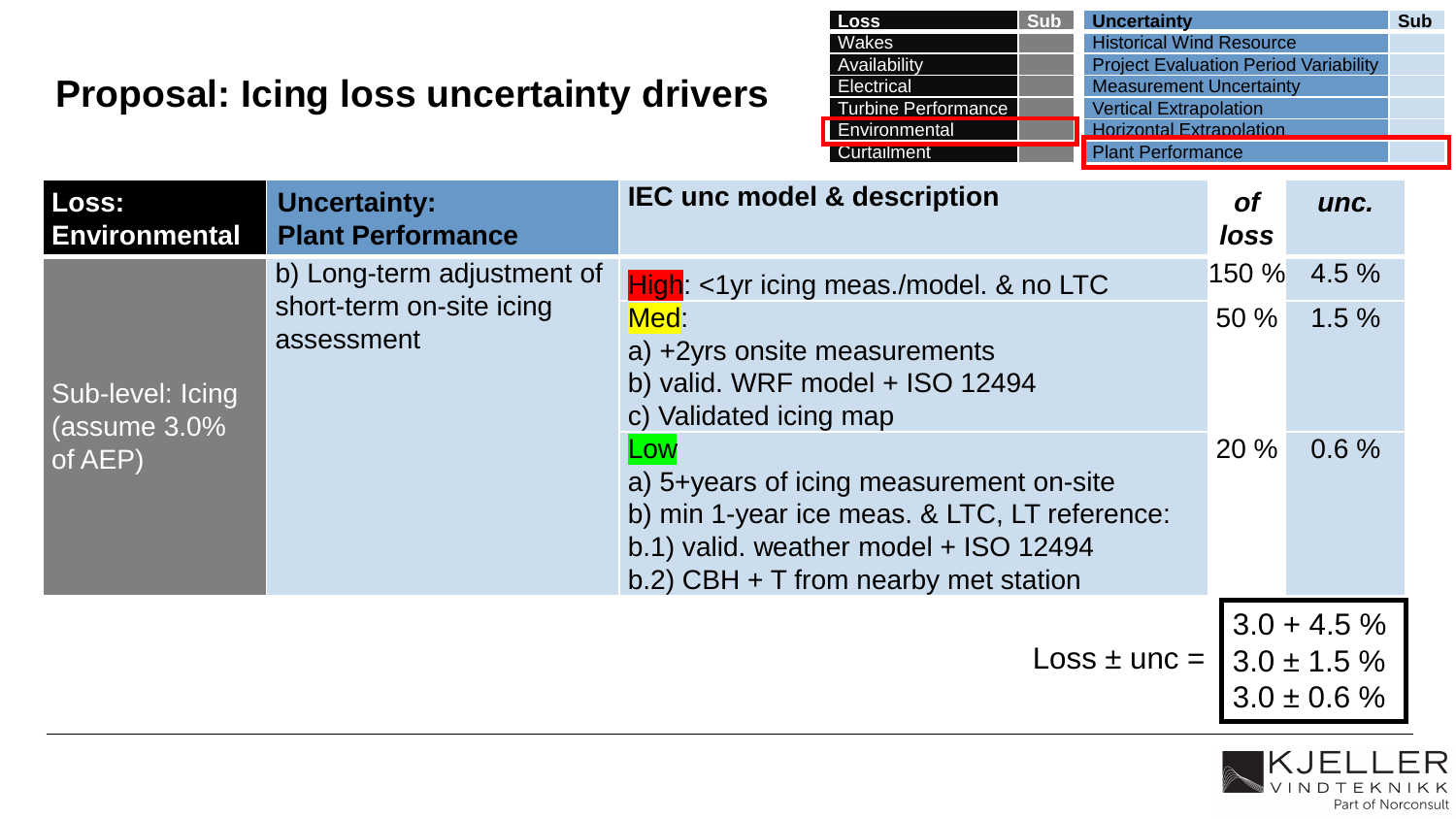#### **Proposal: Icing loss uncertainty drivers**

DLC = Design Load Case

| <b>Loss</b>                | <b>Sub</b> | <b>Uncertainty</b>                           | <b>Sub</b> |
|----------------------------|------------|----------------------------------------------|------------|
| Wakes                      |            | <b>Historical Wind Resource</b>              |            |
| Availability               |            | <b>Project Evaluation Period Variability</b> |            |
| <b>Electrical</b>          |            | <b>Measurement Uncertainty</b>               |            |
| <b>Turbine Performance</b> |            | <b>Vertical Extrapolation</b>                |            |
| Environmental              |            | <b>Horizontal Extrapolation</b>              |            |
| <b>Curtailment</b>         |            | <b>Plant Performance</b>                     |            |

VINDTE

Part of Norconsult

| Loss:<br><b>Environmental</b>                                                                                                                                                      | <b>Uncertainty:</b><br><b>Plant Performance</b>      | <b>IEC unc model &amp; description</b>                                                                                        | <b>of</b><br>loss | unc.                                                   |
|------------------------------------------------------------------------------------------------------------------------------------------------------------------------------------|------------------------------------------------------|-------------------------------------------------------------------------------------------------------------------------------|-------------------|--------------------------------------------------------|
|                                                                                                                                                                                    | c) Knowledge of the<br>turbine/site control strategy | High:<br>a) no IPS and not considered or no knowledge<br>b) IPS with low track record                                         | 50%               | 1.5%                                                   |
|                                                                                                                                                                                    |                                                      | Med:<br>a) no IPS and preli controller specs designed<br>according to IEC-1 ed 4 icing DLC<br>b) IPS with medium track record | 30%               | 0.9%                                                   |
|                                                                                                                                                                                    |                                                      | Low:<br>a) no IPS and full knowledge & SCADA data<br>verifying icing control strategy<br>b) IPS with long track record        | $10 \%$           | 0.3%                                                   |
| AEP = Annual Energy Production<br>$T = Temperature$<br>$RH = Relative$ humidity<br>$CBH = Cloud base height$<br>$LTC = Long-term correction$<br><b>IPS</b> = Ice Protection System |                                                      | $Loss +$ unc =                                                                                                                |                   | $3.0 + 1.5 \%$<br>$3.0 \pm 0.9 \%$<br>$3.0 \pm 0.3 \%$ |
|                                                                                                                                                                                    |                                                      |                                                                                                                               |                   | IKJE                                                   |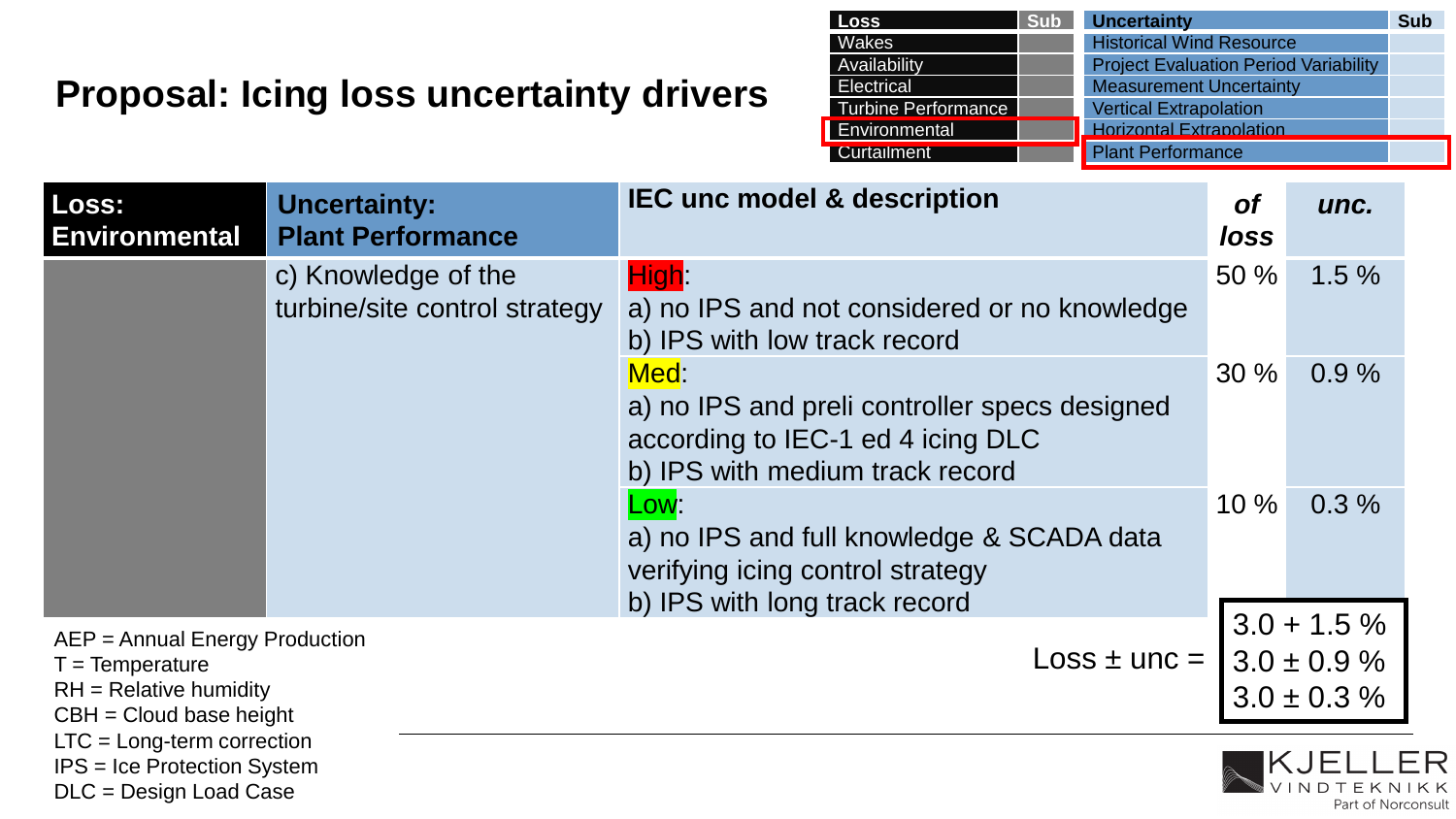## **3 case examples using IEC uncertainty model**



Icing losses & uncertainties



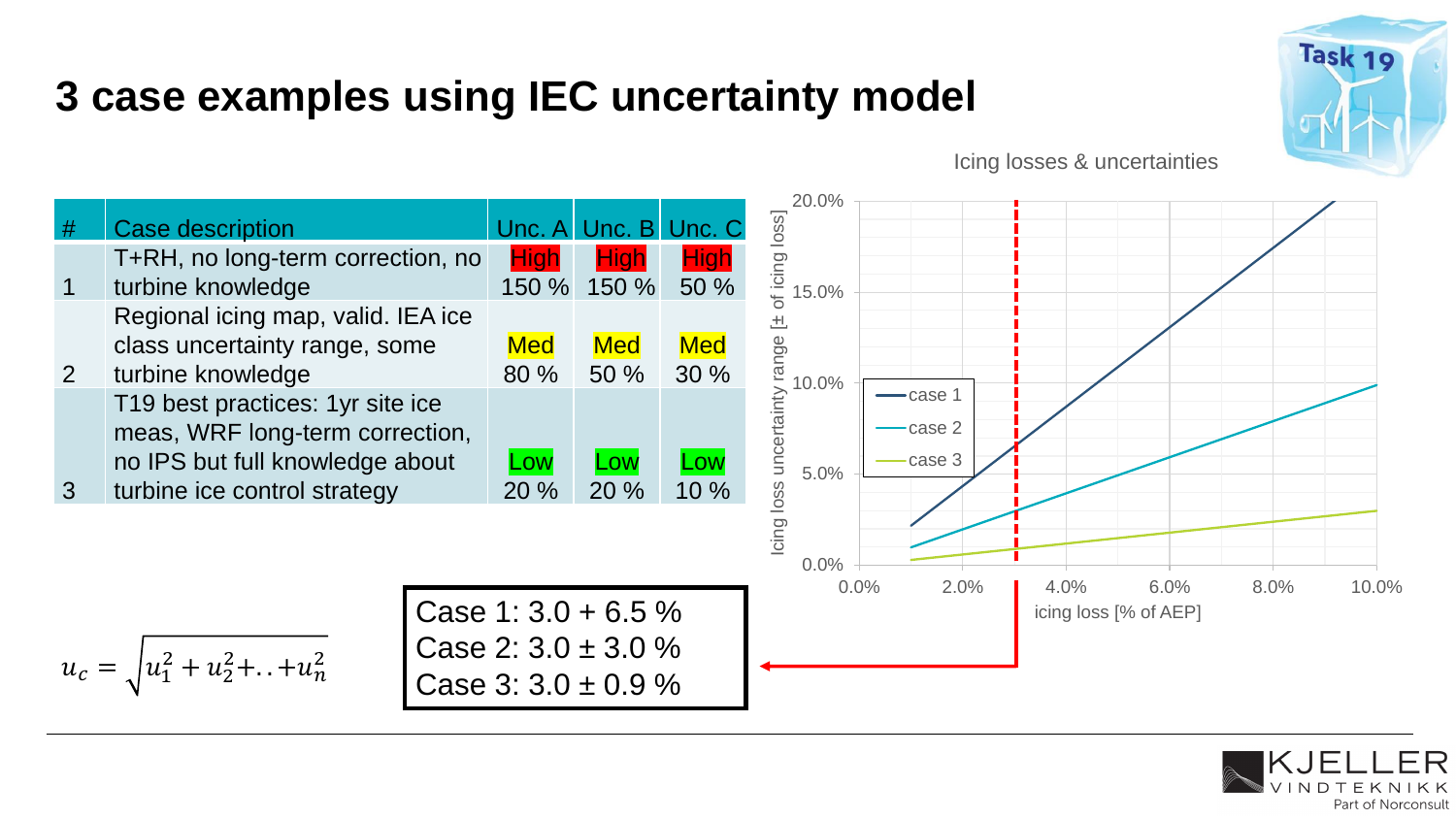# **Summary & Conclusions Mext steps**

- Upcoming IEC 61400-15-2 is one of the most important standards for the wind industry
- Upcoming IEC 61400-15-2 is not a "do like this" standard so it is very different from all other IEC standards, but IEC 15-1 standard is "do like this"
- Icing losses are considered, **draft IEC icing loss uncertainty model is very important for markets without extensive icing loss knowhow to focus on essentials and to give a simple IEC model as a tool for the wind industry**
- Other than IEC model uncertainties can be used if scientific evidence & model validation is available



- Gather feedback from WinterWind2021 on the draft icing loss uncertainty drivers -> Task 19 & IEC task force to agree on change proposals
- Draft full standard ready in 2021 (optimistic), published in 2022 ->